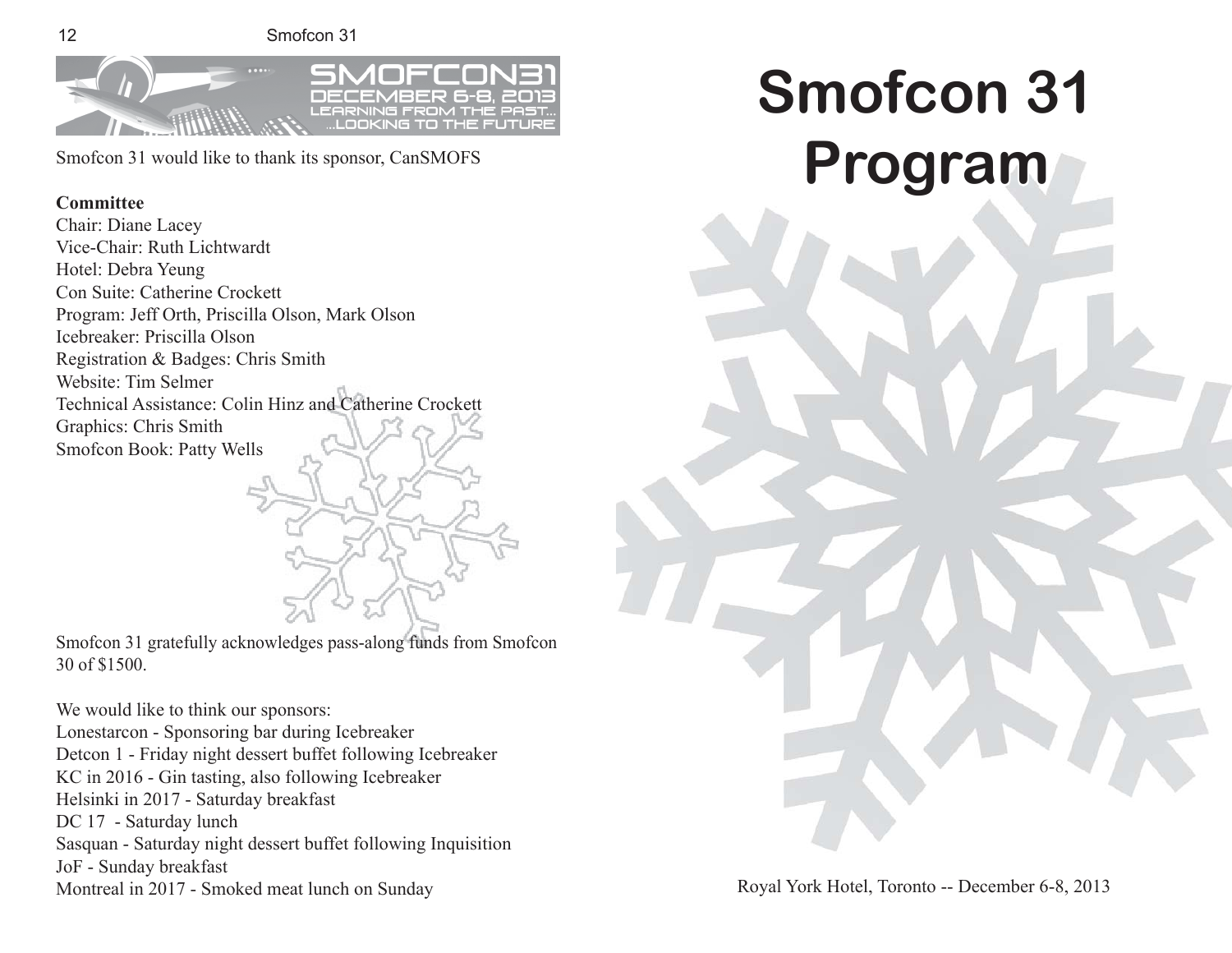| <b>Hours</b>             |                                                   |                                |              |
|--------------------------|---------------------------------------------------|--------------------------------|--------------|
|                          | Friday                                            | Saturday                       | Sunday       |
| Workshops                | $10am - noon$ ,<br>$1:30 \text{pm} - 4 \text{pm}$ |                                |              |
| Program                  | $4pm-6pm$                                         | 9:30am-5:30pm                  | $10am - 3pm$ |
| Con Suite                | $4pm - 2am +$                                     | $9am - 2am +$                  | $9am - 4pm$  |
| Icebreaker               | $8:30 \text{pm} - 10 \text{pm}$                   |                                |              |
| Fannish Inquisi-<br>tion |                                                   | $8pm - 10:30pm$                |              |
| Lunch                    | $noon - 1:30pm$                                   | $noon - 1:30pm$                | $noon - 1pm$ |
| Dinner break             | $5:30 \text{pm} - 8:30 \text{pm}$                 | $5:30 \text{pm} - 8 \text{pm}$ |              |

## **Finding Your Way Around Smofcon**

It's easy:

- Program is on the Mezzanine Floor in the Nova Scotia, Manitoba, New Brunswick, and Saskatchewan rooms. (We don't have all the rooms the whole convention, so please check your schedules.) Those rooms are colored gray in the map, below.
- Registration is on the Mezzazine during the day and then moves to the Con Suite.
- The Con Suite is in 11-277

#### **MEZZANINE**



## Program 11

And, surely, with well over a half century of conventions which have had their own share of crises, how can we learn from those of the past? How do they differ from convention to convention? Are there any such problems that come up over and over again? If so - what are these Seldon crises in fandom? Why do they keep happening? How should we handle them? Can they (at least) be anticipated, if not wholly avoided?

## **Cheaper Voting?** *Nova Scotia*

Roundtable moderator: Vince Docherty

It has been suggested that Worldcon would be better off if voting for Site Selection and for the Hugos cost less, that this would bring in new members and increase Worldcon's vitality. What is the case for cheap voting? Would a large increase in the number of Site Selection voters result in a a better Worldcon? Has the large increase in Hugo voters resulted in better Hugos? Discuss.

## **Hospitality Issues Roundtable** *Saskatchewan*

Moderators: Joel Phillips, Catherine Crockett A roundtable discussion on how to do great convention hospitality.

## **2 pm**

## **Who Are We?** *New Brunswick*

## Rene Walling

Everyone talks about Worldcon demographics yet no one knows what they are really like. Anecdotes and theories abound and actual facts are few. René Walling has done a survey of Worldcon memberships for the past two decades to change this. Here's a chance to move from speculation to fact and find out things about Worldcon you never actually knew.

## **What Do I Do Next?** *Nova Scotia*

Peggy Rae Sapienza, Michael Lee (m) Robbie Bourget

You completed a major project that took several years of your time. You didn't want to completely get away from it all, and you learned major lessons during your time in your old role.

How did you successfully transition duties to a new person taking on your role in an organization? In what ways did you share experiences, making your successor as successful as possible, making sure they learned both the historical background to a decision, and how to make it successful for the future? What process did you go through to figure out what you wanted to do next in fandom?

## **Open slot – to be selected at con** *Saskatchewan*



Smofcon has three open slots in the program, at 4:30pm Saturday, and at 10am and 2pm Sunday. We will select program items to fill these slots at con. Please feel free to suggest items you think may be interesting using the sheets provided outside program during the day and in the Con Suite afterwards. (We'll start things off with several items that just missed making the program.)

If you see an item you like, sign your name. (Don't worry, you are only voting for the item, not volunteering to be on it!) Based on your votes, we'll pick the Saturday item on Friday night and the Sunday items on Saturday night and post the items outside Saskatchewan.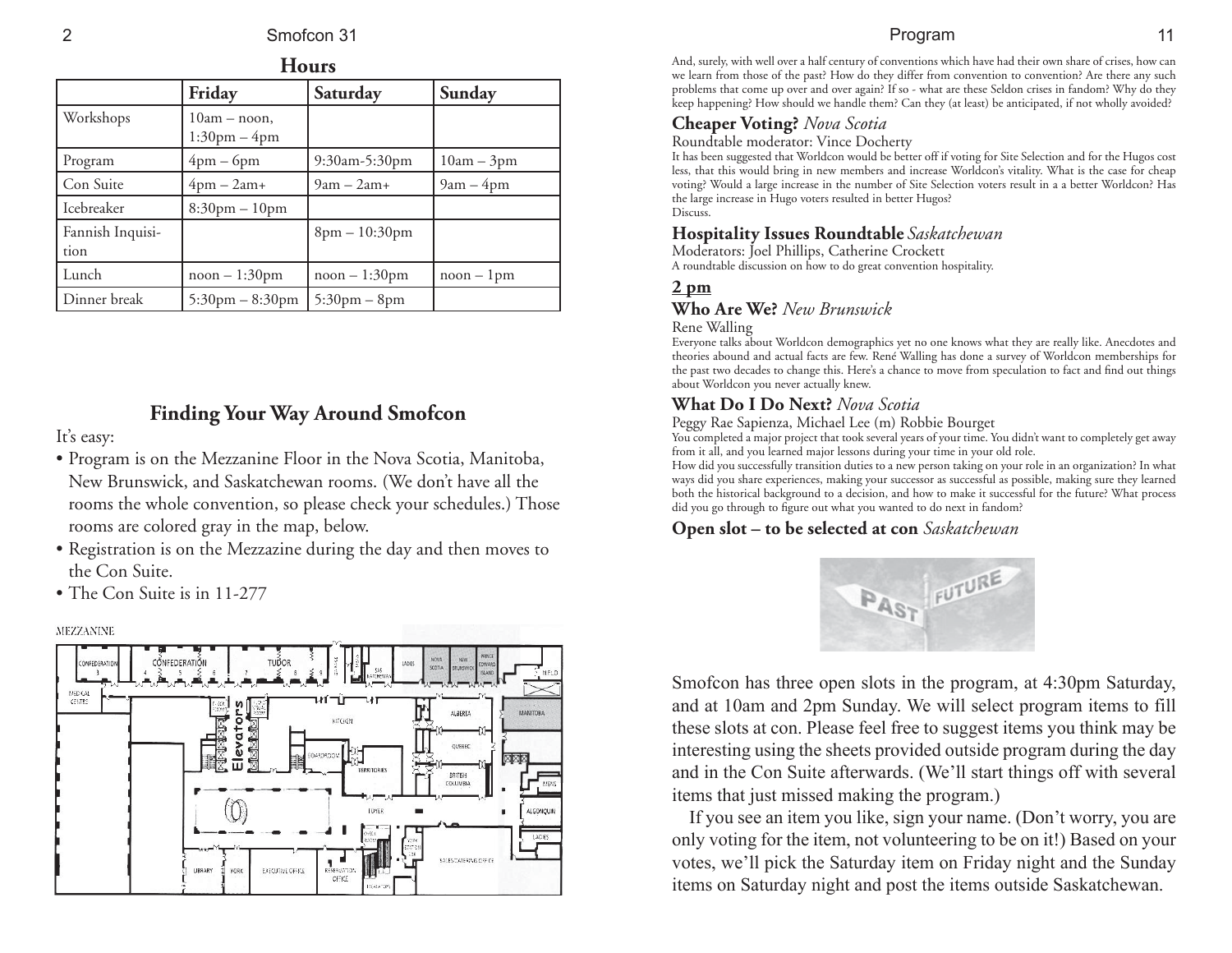10 Smofcon 31

tolerance for failure. An organization which is hyper-critical of failure will cause people to be too careful and underperform – or not admit that they are having difficulties because they fear the resultant criticism. But an organization which is too tolerant of failure will, ultimately, drive competent people away and then fail. How do we get ourselves into the righteous middle?

Finally, should we allow people or conventions to fail, or should we keep doing rescues at the last minute? The first is generally anathema to the con-running community, but the second builds up an expectation that it will just work out, and doesn't really teach people what not to do...so mistakes are repeated. Overall then, the big trick is to learn from the failure. Without learning from mistakes, how can we make progress and become better?

#### **Open slot – to be selected at con** *Nova Scotia*

We will be selecting an item at-con to fill this slot. See the bottom of the next page for details.

#### **Budgeting a Worldcon for Non-Accountants** *Saskatchewan*

#### Mark Olson(m), Joe Siclari, Joyce Lloyd

We focus on two parts of budgeting a Worldcon which are of great importance yet are generally done poorly, and which can be done even by people who don't know accounting from acupuncture (except that both hurt when done poorly.)

(1) Developing a first-cut budget right after you win: How to build your first, rough, budget even before you have any details on what you're doing.

(2) Spending wisely in the last ten weeks. The last period before the con and at the con itself is one of great uncertainty since it's so hard to predict income, yet as you approach the convention it becomes harder and harder to spend money wisely. A discussion on how to balance risk and benefit to do this well.

This panel is not for accountants, but for people who want to get a handle on thinking about Worldcon costs.

## **11 am**

## **How to Put Together a Terrible Program** *New Brunswick*

Priscilla Olson, Jim Mann, Steven Silver

Let us count (and recount) the ways... Join our experienced program people for a rollicking good time, as they reveal to you the dreadful decisions and terrible tactics needed to construct a truly terrible program!

## **Press Relations for Big and Small Conventions** *Nova Scotia*

Laurie Mann (m), Kristina Hiner, Peggy Rae Sapienza

How do you best promote your convention to the press? Does the size of your convention matter? What online tools can you use to help promote your convention? What should be be elements of press releases? How do you best administer the awarding of press passes? Mostly, how can you help nudge to press into reporting on the "good: aspects of your convention?

## **Lessons You Should Know** *Before* **You Become a Worldcon Chair**

#### *Saskatchewan*

Jeff Orth (m), Randy Shepherd, Patty Wells, Kent Bloom

Just what are the Inner Secrets of the Worldcon Masters?

How to pick your division heads? Accounting for the innumerate? Even though this is fandom, *someone* has to take charge and take responsibility? Manipulation is *not* (always) a bad thing? Take deep, slow breaths? It's not too late to hide?

#### **12 noon**

## **Lunch sponsored by Montreal in 2017** *Con Suite*

## **1 pm**

#### **Planning for Crisis Management** *New Brunswick*

Mark Olson (m), Elizabeth McCarty

Most crises can be anticipated. One of the arts of conrunning is foreseeing crises (hey – what constitutes a crisis, anyway?) so they can be dealt with in a non-crisis way when they happen

But some crises are unpredictable and can't be planned for – but we can still prepare ourselves for them. Real-life companies have fairly well-developed principles for dealing with real-life crises. What are they and how can fandom apply them to cons?

# **Workshops orkshops**

**Note that all workshops are on Friday and requires advance sign-up.** (There may be openings, so check in the Con Suite.)

## **10 am**

## **Dealing with Diffi cult People on Program** *New Brunswick*

Priscilla Olson, Janice Gelb, Ian Stockdale

At the Smofcon in Philadelphia in 2012, we had a long workshop on convention program, and covered a great many topics - in too short an amount of time. One area that deserved a spot of its own is this. Program is the art of putting together participants, ideas, and schedule slots.....but it's the first of these which may often cause many of the problems related to designing a fabulous program. People problems can range from pushy wannabes to stale has-beens, demanding loud mouths to participants who have worn out their welcome (on specific program items or at your con in general!) You get the picture. So, what can you do? How can you deal with them and keep your convention interesting while avoiding making enemies, engendering bad press etc? Hey - is this even possible? Maybe this workshop will help!

## **Marketing** *Saskatchewan*

Elizabeth McCarty, Dave McCarty, Laurie Mann, Meg Frank, Sara Felix Convention Marketing, not scary just misunderstood! Items we'll be exploring are: Basic overview of marketing (what are you selling, to whom and how?). Bringing together advertising, website, social media and press to develop a cohesive and coordinated marketing approach. Budgetary concerns. Finding new outlets for your marketing. What is in your area that you can take advantage of? CVB (Convention Visitors Bureau) relationship and your convention. Learning to plan out months in advance to hit marketing targets leading up to your convention's date. When is it time to review and revamp your marketing plan. This workshop will be held in two sections:

10am-12:00pm: Intro to marketing. (Elizabeth & Dave McCarty) and specifi c areas: Website - Laurie Mann, Advertising - Sara Felix, Social Media - Meg Frank, Press - Laurie Mann

1:30pm-3pm: Students divide up into teams to craft marketing plans for a Worldcon and a regional. (Coaching by most of the teachers.)

3pm-4pm: Critiques (all hands)

#### **12 noon Lunch Break**

## **1:30 pm**

## **Keeping the Program Fresh** *New Brunswick*

Priscilla Olson, Steven Silver

Does your convention program suffer from waxy build-up? Looking for ways to make it exciting again? If you're content with the same old/same old, then this is not the workshop you're looking for (move along)...

But, if you want to explore (and hopefully, share) some ideas on how to make your convention's program sparkle again, then you should check this out. Besides giving you new ways to generate and play with actual "ideas", it will look at how changing up program participants (caveat -- if you go this route, you might want to attend the other program mini-workshop too!), program durations, locations, and other parameters of program will make your convention attendees regard you with awe.

#### **Marketing** *Saskatchewan*

*(workshop continues from morning session)*

**4 pm Workshops end**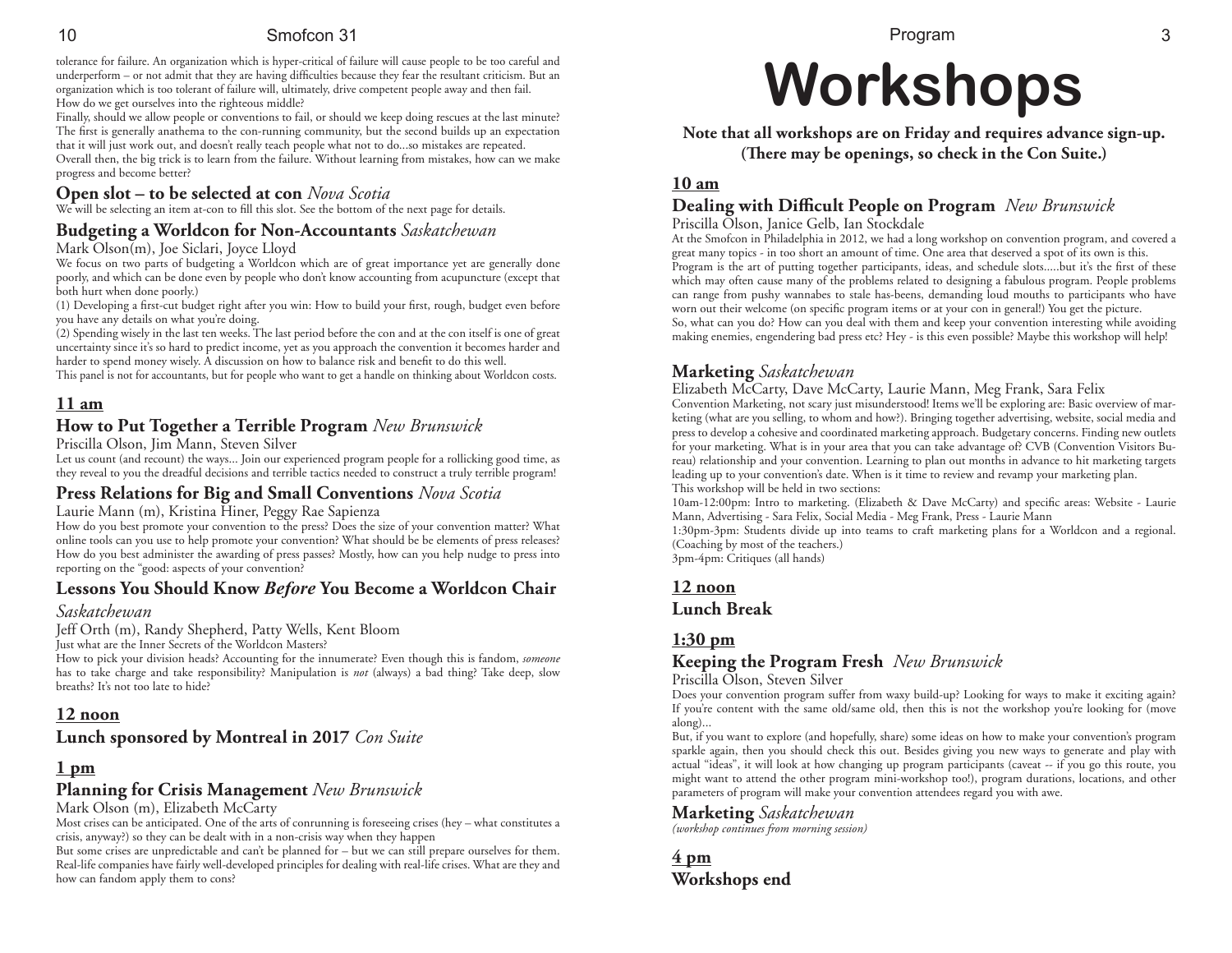# **The Program**

## **Friday**

## **4 pm**

## **The Choices We Make** *New Brunswick*

Tammy Coxen, Dave McCarty, Ruth Lichtwardt, Vince Docherty (m)

How do we make decisions affecting the conventions we manage and/or work on? How can such decisions be affected by our own prejudices or the opinions of others? (Why might we listen to some people and not others, believe some information but not all, etc.!?) Overall, what are the criteria for our choices and what are these motivated by? How do they impact other parts of the convention (and should this impact be an important or trivial part of the decision)? How do we handle trade offs between doing things because we've always done things that way ("traditions", expedience, or laziness?) and doing some things just to be different? Assuming we have limited resources, how do we prioritize? A look at what goes into being choosy, and how this plays out in the convention-running game.

## **Registration at Large Conventions** *Saskatchewan*

Aurora Celeste, David Simmons, Sharon Sbarsky, Marah Searle-Kovacevic (m) There's hardly a worse way to welcome someone to your convention than to make them stand in line. So what do we do about it?

First, let's take a look at the purposes of registration, and figure out if there's any differences between different kinds - and sizes - of conventions. How important is it for the convention to gather information, as opposed to giving the registrant a pass into convention events? To make individuals easy to identify (to the con? to each other?) To control lines? Given that, how do we best execute? Any thoughts and/or solutions to these problems would be welcome!

## **5 pm**

## **What Are Our Sacred Cows?** *New Brunswick*

**..and Why Aren't They Hamburger Yet?**

Leslie Turek, Stephen Boucher, Ann Marie Rudolph, Mary Kay Kare (m)

A "sacred cow" is a thing which (1) serves little or no useful purpose, and (2) has real costs, but (3) is for some reason untouchable – usually for historical reasons. What are the sacred cows of conventions? Consider committee positions and procedures, convention areas, traditions of various sorts. Newsletter? Restaurant Guide? (Remember, though, to be a sacred cow requires more than just that you don't like it! It needs to be generally regarded as obsolete or function-less **and** be costly **and** be immune from elimination.) Why do we retain them? What should we do about them?

## **Saving the Art Show** *Saskatchewan*

#### Joe Siclari (m), Joni Dashoff, Colin Harris, Sara Felix

Art Shows at conventions are in trouble – the professional artists have largely abandoned even those convention which they once frequented. Why? What can be done about it? Has something changed about conventions? Has the professional artist community changed? Is there more competition? Something else? All of the above?

This panel has two tasks: To determine what has changed and to discuss possible remedies.

## **6 pm**

**Dinner Break**

## **8:30 pm**

**Icebreaker: T e Game of Cons – Worldcon is Coming!** *Manitoba* Priscilla Olson, Mary Kay Kare, Deb Geisler, Dave McCarty, Jeff Orth, Patty Wells

## **5:30 pm Dinner break**

## **8 pm**

## **Fannish Inquisition** *Manitoba*

Inquisitors: Deb Geisler, Stephen Boucher

All Smofcon members are invited to submit questions for the Inquisition at Smofcon prior to the Inquisition. All submissions will be anonymous. *All submitted questions will be edited to remove any personal attacks*. We will encourage questions to be hard, but we will not permit them to be insulting. The Inquisitors will be asking all of the submitted questions. There will be no questions from the floor except during the Q&A for seated conventions.

Schedule:

- Review the Rules of Engagement and introduce the Inquisitors (5 minutes)
- 5 minute presentations / 10 minute Q&A for the seated Worldcons (30 minutes)
- Smofcon Selection
- 3 minute presentations by Smofcon bids for 2015 and forward (~ 20 minutes)
	- Questions from the Inquisitors (5 minutes)
- 2014 Smofcon bid presentation and vote (~ 10 minutes)
- Break (10 minutes)
- 5 minutes for Audience to write and submit additional questions
- 5 minutes for Inquisitors to review and incorporate question

Inquisition (~ 30 minutes - until end of allotted session time or we run out of questions or audience)

- 5 minute presentation by the 2016 Worldcon Bid
- Questions from the Inquisitors (5 minutes)
- 2 minute presentations by 2017 and later Worldcon bids / all Hoax bids (~ 30 minutes)
	- Questions from the Inquisitors (15 minutes)

## **Following Inquisition**

## **"Midnight" Horror Stories: When Hotels Go Bad** *Manitoba*

Dave McCarty, Steven Silver, Helen Montgomery, Bobbi Armbruster Back by popular demand! Chicon 7 had some significant drama with its hotel. Come, grasshoppers, and learn the lessons from their experience. You'll laugh, you'll cry, you'll gasp in horror, and you'll be awed by the fact that Chicon actually happened.

## **Dessert Buff et sponsored by Sasquan** *Con Suite*



## **9 am**

**Breakfast sponsored by JoF** *Con Suite*

## **10 am**

## **All the Colors of Darkness** *New Brunswick*

**The Essential Role of Failure in Fandom**

#### Priscilla Olson (m), Eileen McEvoy, Ian Stockdale, Elizabeth McCarty Remember: failure is \*always\* an option. Sounds horrible, right?

But, it's not that failure is good, so much as perfect success is bad. A perfect record of success in a person or an organization is strong evidence that that person/organization was not trying his/its best. Since the very best people and organization will fail from time to time, the trick we need to learn is how to manage and grow from those failures: paying attention to your mistakes (and the mistakes of others) can lead to progress. How can we challenge people to take productive risks? (Keeping in mind that somebody who hasn't ever failed will handle failure badly – and can we work around that too?)

The first step may be to learn how to tell "good" failures apart from "bad" failures. Which problems are relatively easy to fix and can teach us good lessons? A second step might be to develop in your organization a proper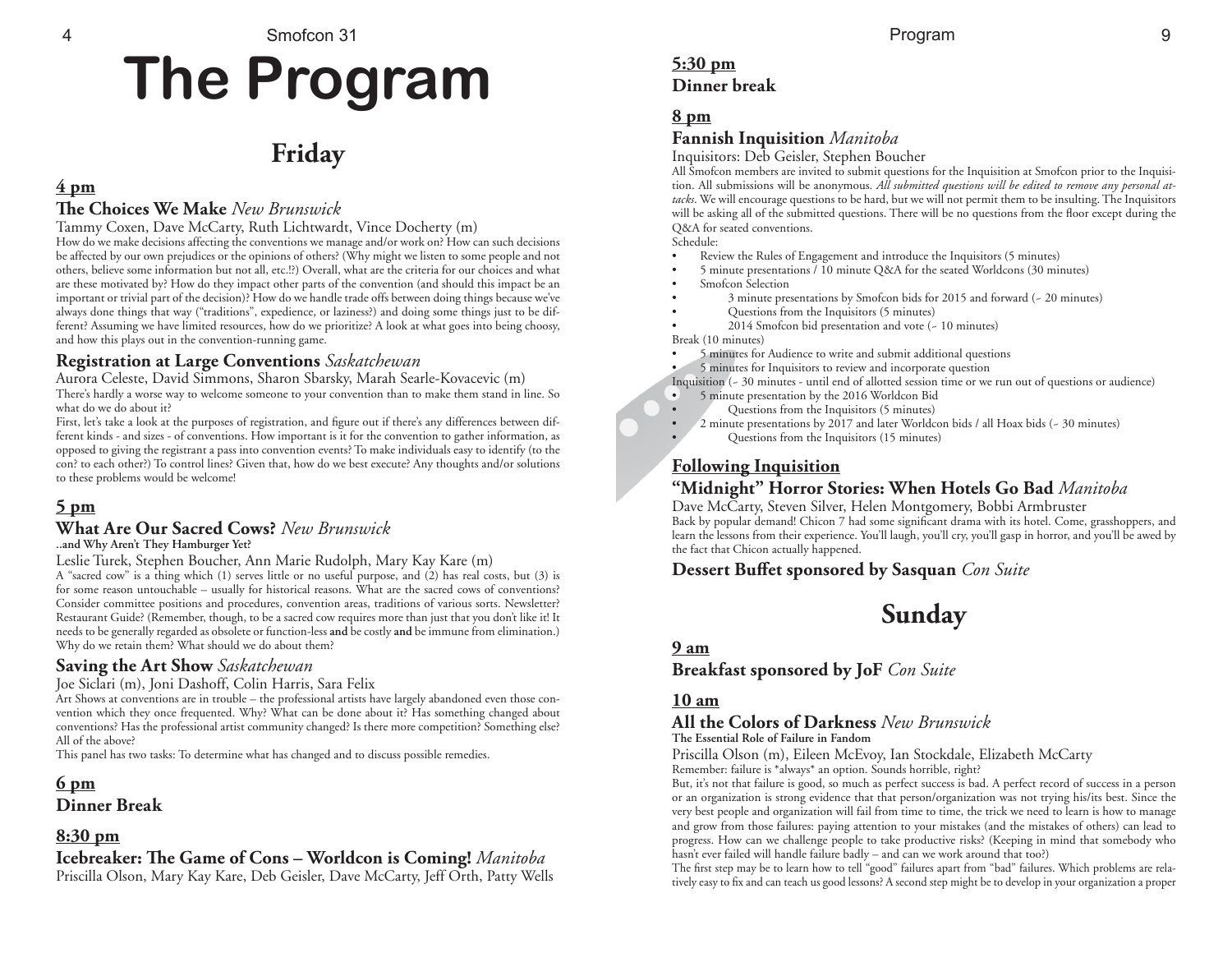## **3:30 pm**

## **Read Your Email, Dammit! (And Respond, Dammit!)** *Manitoba*

#### Laurie Mann (m), Deb Yeung, Steven Silver, Ron Oakes

Everyone knows that communication, from the chair level on down, is extremely important to a con committee and a breakdown in communication can lead to serious problems for the convention. How many people on your committee really believe it? I mean *really believe it*. As in why won't people answer their damn email? One school of thought is that a big chunk of people simply don't like to communicate and won't, no matter how much we plead. True? If it's true, what can we do about it? (Firing everyone who doesn't communicate is not usually a viable option.)

Discuss causes and remedies, looking especially at ways convention leadership can improve communication.

## **Making Your Website Work** *New Brunswick*

#### Janice Gelb (m), Colin Harris

Convention websites come in all flavors, good, bad and indifferent. What makes a good convention website good and why? We will examine some examples and dig into the specifics of things that work and things that don't and why they work or don't work.

## **Keeping Clubs Healthy** *Nova Scotia*

Karen Meschke (m), Kristina Hiner, Rick Kovalcik, Chuck Shimada

It's a natural cycle: New members join clubs and old members leave. Or is it? We seem to have the leaving part down pat, but recruiting new members is tougher. How does an SF club find and retain new members who shares the club's interests and will continue it? Why do so many potential new members show up just once and then not come back?

LASFS has a nice piece on their website with advice to club members: It's "important to attract new members and welcome new folks who dropped by to see what we're all about. Here is your chance to show off your sparkling personality while taking care to curb over-enthusiasm. With practice you can learn to angle your clever remarks so that they find us so fascinating they come back for seconds or thirds.... Here's a tip: Stick with Peculiar, Weird, or Wonderful. Avoid telling them about (or being) Scary, Confusing, or Boring. These were the top three complaints of newbies on my straw poll of 2007 and 2008."

Good advice for us all? How can a club be genuinely welcoming to newbies and not be "scary, confusing or boring"? How can we involve newcomers in a group, many of whom are old friends (or old enemies)?

## **The Geek Hour** *Saskatchewan*

...continued from 2:30 pm

## **4:30 pm**

## The Song of the South Ate My Life *Manitoba*

#### Meg Frank (m), Colin Harris

Social media may be a great boon to communication - and thus to fandom. But the rapidity at which information spreads can carry the seeds of potential capacity, causing rancorous explosions and hurt feelings (to name a few possible outcomes). Twitterstorms are one such phenomenon - and are, in fact, an increasingly common problem faced by the fannish community. Two fans braved the storm before last year's Worldcon, and helped get such a crisis under control: hear their story.

## **Open slot – to be selected at con** *New Brunswick*

We will be selecting items at-con to add to the program. See the signs outside the program rooms for details.

## **Finding a New Hotel** *Nova Scotia*

#### Ben Yalow, Patty Wells, Kris Snyder, Bobbi Armbruster (m)

Sometimes you just have to find a new hotel. Maybe your old one no longer wants you, maybe you're starting a new convention, maybe you are starting a bid for a travelling question. This panel will discuss the mechanics of finding a new hotel: Understanding the market, understanding your requirements (and distinguishing them from your wishes), searching, approaching potential facilities (including explaining what you are), negotiating terms, and closing the deal.

#### **Available for private meetings** *Saskatchewan*

Saskatchewan is available to schedule a private meeting -- please check with Program to reserve.

#### Program 5

Welcome to *The Game of Cons*, and be prepared to be enticed and entertained by our hopeful (hopeless?) Westeros Worldcon bidders. Watch them give the worst inquisition presentations ever and join us in figuring out why they're so absolutely terrible. Remember: *Worldcon is Coming*.

**Bar sponsored by LoneStarCon 3** *Manitoba*

#### **Following Icebreaker:**

**Detcon 1 sponsors a dessert buffet** Con Suite **KC in 2016 sponsors a gin tasting** *Con Suite*

**Saturday**

## **9 am**

**Breakfast sponsored by Helsinki in 2017** *Con Suite*

## **9:30 am**

#### **Writing and Implementing Eff ective Harassment Policies** *Manitoba* Deb Geisler, Dave Gallaher

- The problem facing con-runners is to write and implement policies (which include anti-harassment policies, but are not limited to them) which meet several difficult criteria:
- They should make clear the behavior that the policy mandates or prohibits.
- They should be respectful of the privacy rights of all parties.
- They should be capable of actually being executed by a convention committee which is composed of ordinary fans.
- They should be fair to all involved.
- There has been a lot of discussion on the first point, and less of the remaining three, so this discussion will focus on those last three items. In particular, what does a convention committee do when it receives a complaint of a violation of the policy? Dave Gallaher has had training in conducting investigations and wrote the guide to interviewing for a former employer's new hire training manual. he's conducted criminal, accident and personnel investigations, and the basic technique is the same. This type of investigation is similar to a investigating a personnel complaint, and the possible outcomes are:
- Sustained the reported behavior occurred and it was a violation of policy/code.
- Not Sustained the reported behavior occurred and it was not a violation of policy/code.
- Unfounded the reported behavior did not occur.
- Indeterminable the investigation could not determine if the reported behavior occurred.
- For the interview part, the emphasis is on interviewing everyone with an open mind, assume everyone is telling the truth, and the three step interview process:
- 1. Ask what happened. Let the person tell you, without interruption.
- 2. Ask them to repeat, this time asking clarifying questions.
- 3. Repeat back to them what they said, getting their agreement that what you understand happened is what they understand happened.
- What kind of training is needed to carry out a fair investigation? In the light of the practicalities of the fact-finding, we'll discuss how some different harassment cases would need to be handled by looking at these cases:
- A clear-cut case of harassment witnessed by multiple independent people
- A case of harassment which is muddy because there were no independent witnesses
- A case where there is disagreement as to seriousness of the action
- A case which may not be clear-cut on the face of it, but turns out to be a malicious accusation

## **A Look at the Bidding Process** *New Brunswick*

Edie Stern (m), Tammy Coxen, Eemeli Aro, Michael Nelson There are five stages of bidding: Denial and Isolation, Anger, Bargaining, Depression, and Acceptance No, scratch that. Grief comes later. The stages of bidding:

- **Why bid?** Decide why you are bidding: Just to get a Worldcon should not be enough. Perhaps to show you can do the complicated task of a Worldcon? To get connections
- Starting up. What are the Top Ten most critical first steps?
- The bid. How can we take Worldcon bidding beyond parties, flyers and bid tables?